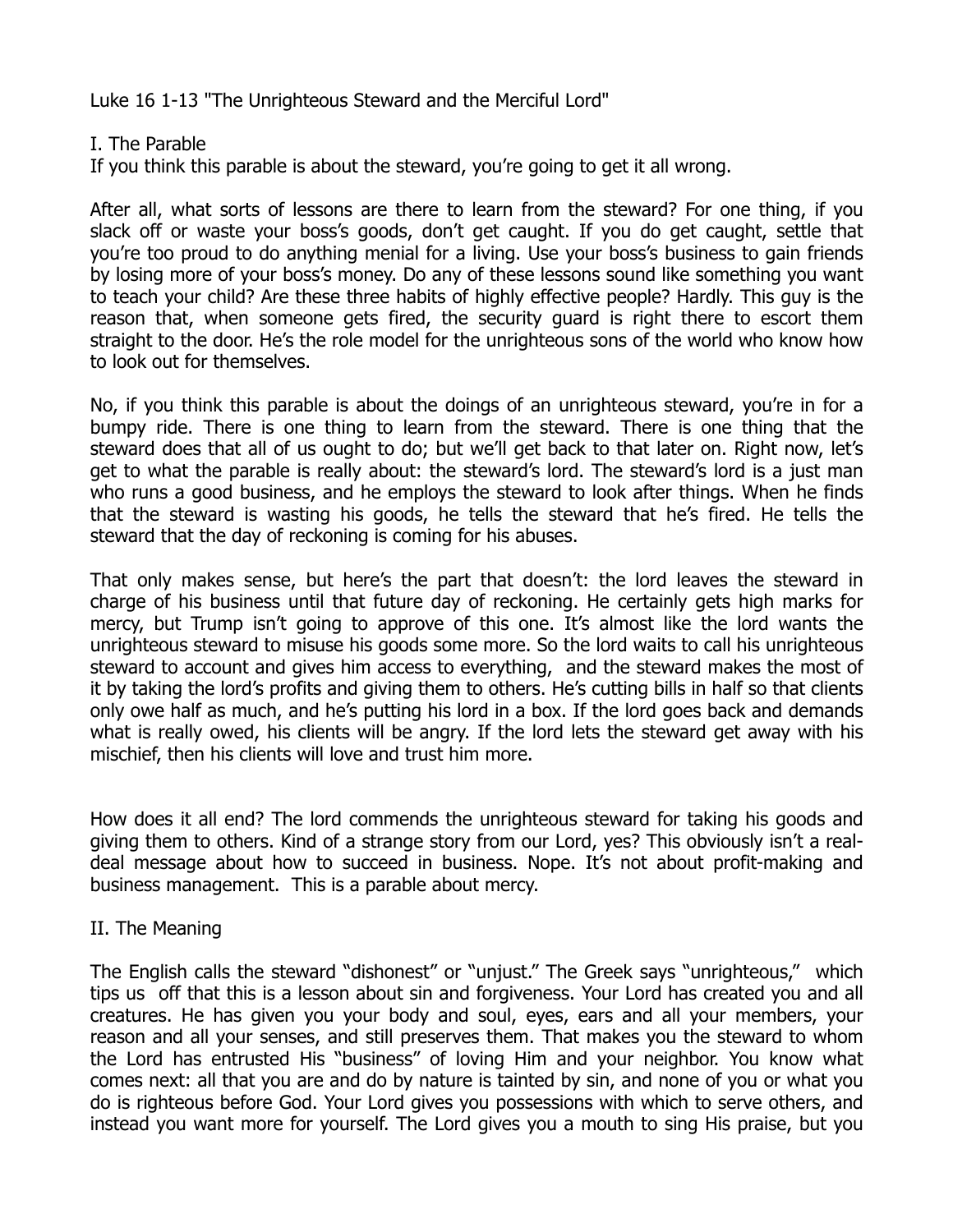put it to use for gossip, deceit or malice. The Lord gives health and fitness, and you're tempted to vanity. You're the unrighteous steward, wasting the things your Lord has entrusted to you. So the Lord declares that the day of reckoning is coming. It's only fair. It's only just.

But your Lord isn't just just. He's also merciful, and here's the part of the story that doesn't get mentioned in the parable: The Lord has sent His Son to be your Savior. From conception on and throughout His life, He went about His Father's business (Lk. 2:49). He kept God's Law perfectly, fulfilling every requirement without sin. He loved His neighbor and served His Father in heaven. In other words, Jesus was the perfect steward as He went about His Father's business. And then what? He was crucified in your place. He was made to be sin for you, in order to suffer the judgment for your sin. In other words, at the cross Jesus was the unrighteous steward of the world. Good Friday was the day of reckoning where the Lord condemned His Son for the sin of all His stewards. Christ is risen from the dead! And risen, He continues to be of service to you. In fact, since you are now His people by His grace, He entrusts you with His most precious treasures.

He entrusts to His Church the means of grace by which sins are forgiven, salvation is bestowed and disciples are made. He gives them to you, personally, that you might have life in His name. He has placed His name upon you in Holy Baptism, giving you His kingdom forever. He continues to speak His forgiving Word of Holy Absolution to you, to cleanse you of your sin. He gives you His body and blood in Holy Communion, to strengthen and preserve you in the one true faith unto life everlasting. By these means, He has brought you into His house and keeps you in His house. By these means, He strengthens your faith and sets you free to serve with all that He has given you. So now, as His gathered and forgiven stewards, how do you do in your stewardship? Our Lord gives us a few statements against which to measure ourselves. He says, "And I say to you, make friends for yourselves by unrighteous mammon, that when you fail, they may receive you into an everlasting home" (Lk. 16:9). Mammon—money—is unrighteous, unholy, because it has no forgiveness to give. It's only for this world. Do you make use of what you have in service to others, particularly for the spread of the Gospel so that others might be friends in an everlasting home of heaven for the sake of Jesus? Or do you find yourself hoarding it all, still using what you have in service to you?

The Lord says, "Therefore if you have not been faithful in the unrighteous mammon, who will commit to your trust the true riches?" (Lk. 16:11) How well do you make use of true, everlasting riches? Do you begin each day remembering your Baptism, giving thanks to the Lord that you have already died the second death and have eternal life? Or do you regard it as just a point of history that has little relevance to you now? Do you eagerly hear the Absolution, knowing that it is only by the Lord's forgiveness that you have the hope of salvation? Perhaps. Or perhaps you regard His grace as a safety net, as you decide which sins will be useful to you in the coming week. Or perhaps you think that you've heard enough of forgiveness to last a while, and no longer desire to hear of the Lord's love for you. Do you take the time to prepare for the Lord's Supper, marveling that the Lord God of Sabaoth visits you, to serve you, to give you His very own body and blood? Or do you interrupt thinking about your to-do list long enough during the distribution to come forward and kneel, lest someone think that you were daydreaming about your to-do list?